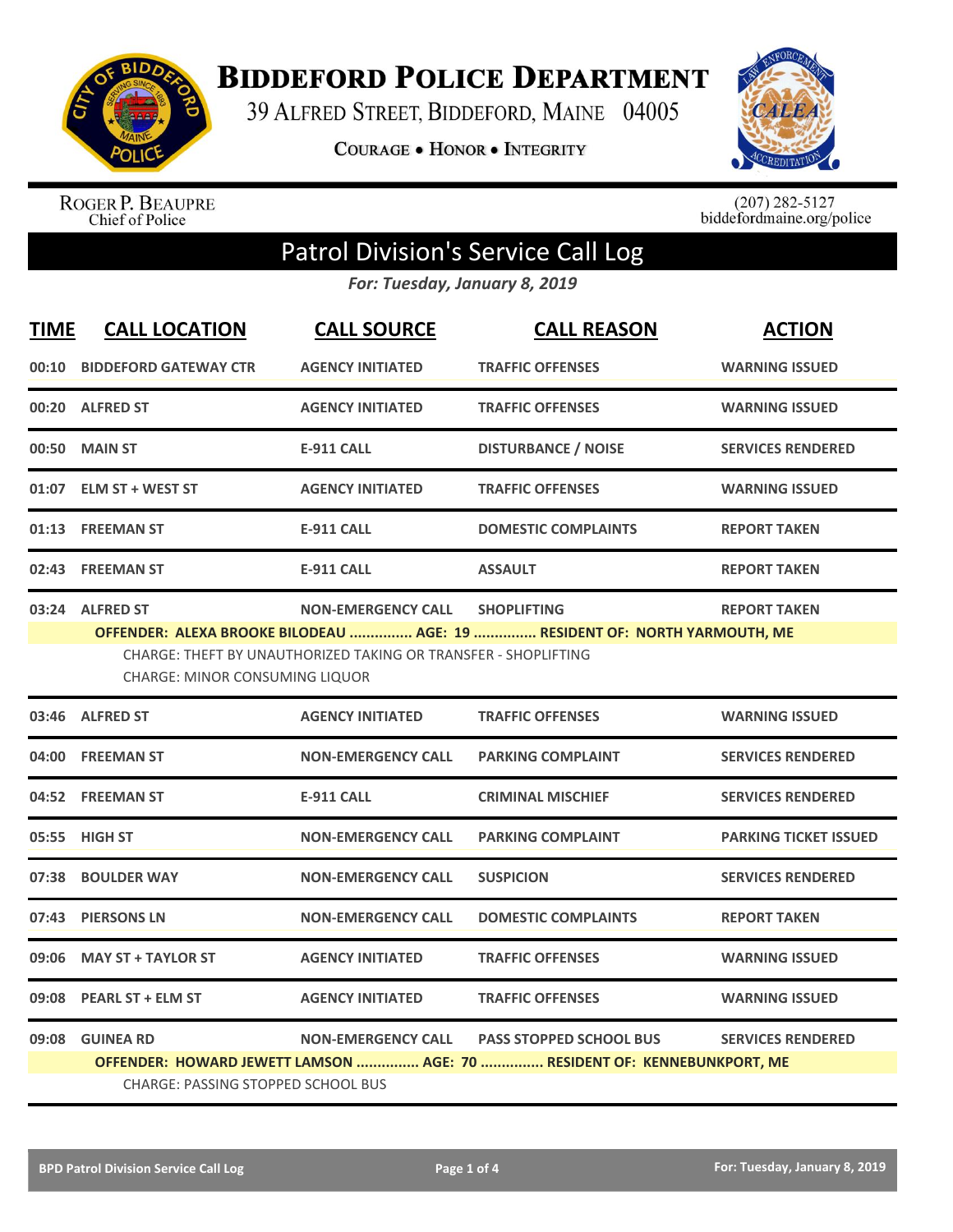| <b>TIME</b> | <b>CALL LOCATION</b>                                                                                                                    | <b>CALL SOURCE</b>                | <b>CALL REASON</b>                                             | <b>ACTION</b>               |
|-------------|-----------------------------------------------------------------------------------------------------------------------------------------|-----------------------------------|----------------------------------------------------------------|-----------------------------|
|             | 09:15 ALFRED ST                                                                                                                         | <b>WALK-IN AT STATION</b>         | <b>PAPERWORK</b>                                               | <b>SERVICES RENDERED</b>    |
|             | 09:32 JEFFERSON ST + SOUTH ST                                                                                                           | <b>AGENCY INITIATED</b>           | <b>TRAFFIC OFFENSES</b>                                        | <b>WARNING ISSUED</b>       |
|             | 09:35 BOND ST                                                                                                                           | <b>NON-EMERGENCY CALL</b>         | <b>SUSPICION</b>                                               | <b>REPORT TAKEN</b>         |
|             | 09:49 WEST CUTTS ST                                                                                                                     | <b>E-911 CALL</b>                 | <b>DISTURBANCE / NOISE</b>                                     | <b>REPORT TAKEN</b>         |
|             | 10:06 WEST COLE RD                                                                                                                      | <b>WALK-IN AT STATION</b>         | <b>SUSPICION</b>                                               | <b>SERVICES RENDERED</b>    |
|             | 10:10 ELM ST                                                                                                                            | <b>AGENCY INITIATED</b>           | <b>PAPERWORK</b>                                               | <b>PAPERWORK NOT SERVED</b> |
|             | 10:28 ALFRED ST                                                                                                                         | <b>RADIO</b>                      | <b>ASSIST DETECTIVES</b>                                       | <b>SERVICES RENDERED</b>    |
|             | 10:48 MAIN ST + FRANKLIN ST<br>OFFENDER: MADISON M DAVIS  AGE: 22  RESIDENT OF: WELLS, ME<br><b>CHARGE: FAILURE TO REGISTER VEHICLE</b> | <b>AGENCY INITIATED</b>           | <b>TRAFFIC OFFENSES</b>                                        | <b>CITATION ISSUED</b>      |
|             | 11:14 ALFRED ST                                                                                                                         | <b>WALK-IN AT STATION</b>         | <b>SUSPICION</b>                                               | <b>SERVICES RENDERED</b>    |
|             | 12:21 GREEN ST                                                                                                                          | <b>AGENCY INITIATED</b>           | <b>48 HR RULE</b>                                              | <b>VEHICLE TOWED</b>        |
|             | 12:24 MARINER WAY                                                                                                                       | <b>AGENCY INITIATED</b>           | <b>PAPERWORK</b>                                               | <b>PAPERWORK NOT SERVED</b> |
|             | 12:28 ELM ST + PRECOURT ST                                                                                                              | <b>NON-EMERGENCY CALL</b>         | <b>TRACTOR TRAILER STUCK</b>                                   | <b>GONE ON ARRIVAL</b>      |
|             | 13:01 HILL ST + WEST ST                                                                                                                 | <b>AGENCY INITIATED</b>           | <b>TRAFFIC OFFENSES</b>                                        | <b>WARNING ISSUED</b>       |
|             | 13:06 LEMIEUX ST                                                                                                                        | <b>AGENCY INITIATED</b>           | <b>PAPERWORK</b>                                               | <b>PAPERWORK SERVED</b>     |
|             | 13:20 MAY ST                                                                                                                            | <b>AGENCY INITIATED</b>           | <b>TRAFFIC OFFENSES</b>                                        | <b>WARNING ISSUED</b>       |
|             | 13:27 MAY ST                                                                                                                            | <b>AGENCY INITIATED</b>           | <b>TRAFFIC OFFENSES</b>                                        | <b>WARNING ISSUED</b>       |
|             | 13:32 MYRTLE ST                                                                                                                         | <b>AGENCY INITIATED</b>           | <b>PAPERWORK</b>                                               | <b>PAPERWORK NOT SERVED</b> |
|             | 13:38 JEFFERSON ST + MAIN ST                                                                                                            | <b>AGENCY INITIATED</b>           | <b>TRAFFIC OFFENSES</b>                                        | <b>WARNING ISSUED</b>       |
|             | 13:44 JEFFERSON ST + MAIN ST                                                                                                            | <b>AGENCY INITIATED</b>           | <b>TRAFFIC OFFENSES</b>                                        | <b>WARNING ISSUED</b>       |
|             | 13:54 ELM ST                                                                                                                            | <b>AGENCY INITIATED</b>           | <b>TRAFFIC OFFENSES</b>                                        | <b>WARNING ISSUED</b>       |
|             | 14:04 ELM ST                                                                                                                            | <b>AGENCY INITIATED</b>           | <b>TRAFFIC OFFENSES</b>                                        | <b>WARNING ISSUED</b>       |
|             | 14:18 JESSIE LN<br>CHARGE: ALLOWING DOG TO BE AT LARGE                                                                                  | AGENCY INITIATED ANIMAL COMPLAINT | OFFENDER: BRAN T MAUSHART  AGE: 45  RESIDENT OF: BIDDEFORD, ME | <b>SERVICES RENDERED</b>    |
|             | <b>14:25 YORK CT</b>                                                                                                                    | <b>AGENCY INITIATED</b>           | <b>PAPERWORK</b>                                               | <b>NEGATIVE CONTACT</b>     |
|             | 14:30 GRAHAM ST                                                                                                                         | <b>AGENCY INITIATED</b>           | SEX OFFENDER REGISTRATION                                      | <b>REPORT TAKEN</b>         |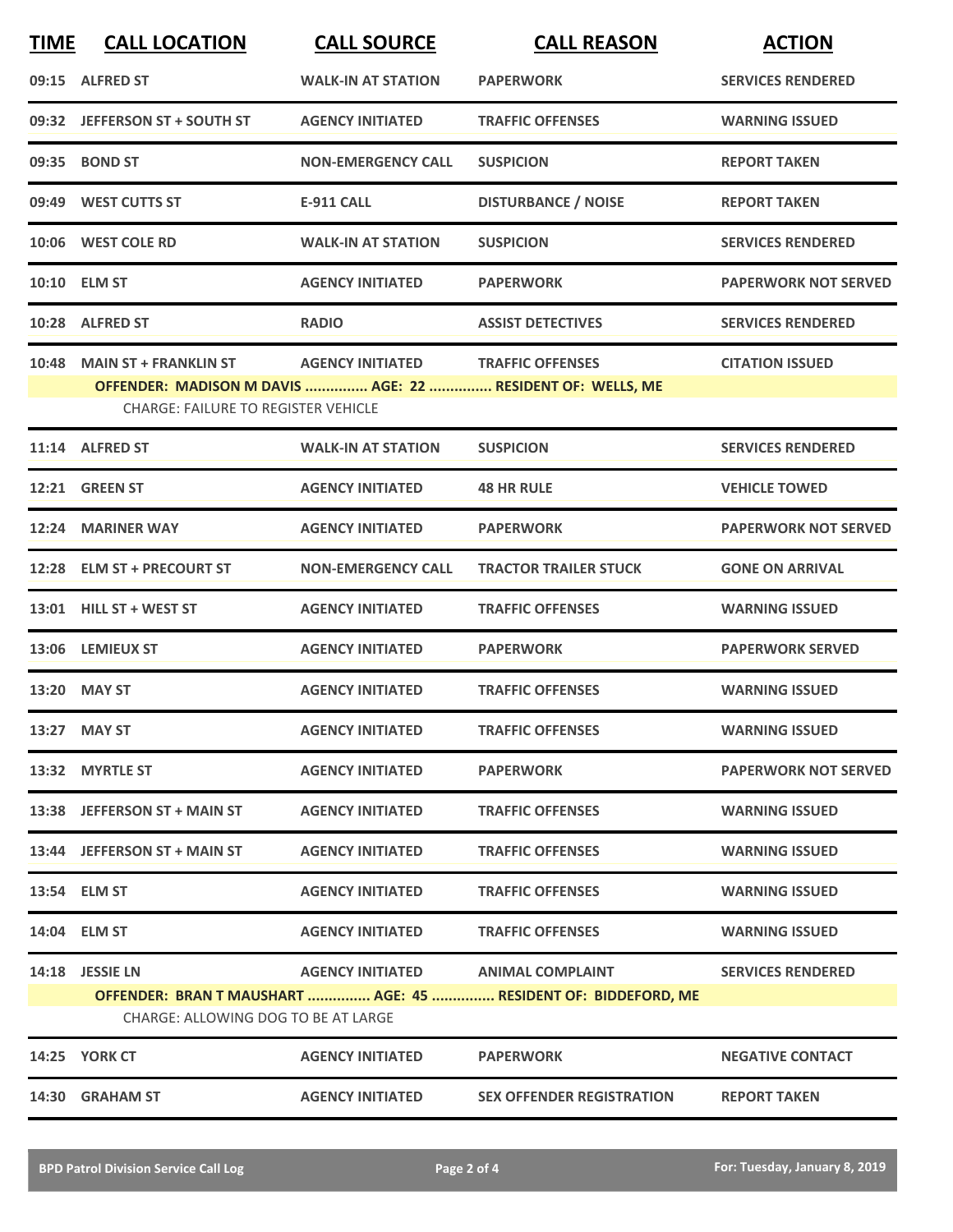| <b>TIME</b>                                                    | <b>CALL LOCATION</b>                                                                | <b>CALL SOURCE</b>        | <b>CALL REASON</b>                                 | <b>ACTION</b>             |  |  |
|----------------------------------------------------------------|-------------------------------------------------------------------------------------|---------------------------|----------------------------------------------------|---------------------------|--|--|
|                                                                | <b>14:35 MAIN ST</b>                                                                | <b>AGENCY INITIATED</b>   | <b>SEX OFFENDER REGISTRATION</b>                   | <b>REPORT TAKEN</b>       |  |  |
|                                                                | 15:04 HEDLEY REYNOLDS WAY                                                           | <b>NON-EMERGENCY CALL</b> | ATTEMPTED/THREATENED SUICIDE SERVICES RENDERED     |                           |  |  |
|                                                                | 15:12 ALFRED ST                                                                     | <b>AGENCY INITIATED</b>   | <b>COURT ORDERED CHECK IN</b>                      | <b>SERVICES RENDERED</b>  |  |  |
|                                                                | 15:17 MEMORIAL DR + COLONIAL DR                                                     | <b>E-911 CALL</b>         | 911 MISUSE                                         | <b>SERVICES RENDERED</b>  |  |  |
|                                                                | 15:27 YORK ST                                                                       | <b>NON-EMERGENCY CALL</b> | <b>PROBATION HOLD</b>                              | <b>SERVICES RENDERED</b>  |  |  |
|                                                                | 15:33 HILL ST + KING ST                                                             | <b>AGENCY INITIATED</b>   | <b>TRAFFIC OFFENSES</b>                            | <b>WARNING ISSUED</b>     |  |  |
|                                                                | 15:58 SOUTH ST                                                                      | <b>NON-EMERGENCY CALL</b> | <b>ANIMAL COMPLAINT</b>                            | <b>SERVICES RENDERED</b>  |  |  |
|                                                                | 16:08 ALFRED ST                                                                     | <b>WALK-IN AT STATION</b> | <b>COURT ORDERED CHECK IN</b>                      | <b>WARNING ISSUED</b>     |  |  |
|                                                                | 16:23 SUMMER ST + FOSS ST                                                           | <b>AGENCY INITIATED</b>   | <b>TRAFFIC OFFENSES</b>                            | <b>WARNING ISSUED</b>     |  |  |
|                                                                | 16:28 TIGER WAY                                                                     | E-911 CALL                | 911 MISUSE                                         | <b>NEGATIVE CONTACT</b>   |  |  |
|                                                                | 16:42 ALFRED ST                                                                     | <b>WALK-IN AT STATION</b> | <b>PAPERWORK</b>                                   | <b>SERVICES RENDERED</b>  |  |  |
|                                                                | 16:43 TWIN ISLAND DR                                                                | <b>WALK-IN AT STATION</b> | <b>BURGLARY OF A MOTOR VEHICLE</b>                 | <b>NO ACTION REQUIRED</b> |  |  |
|                                                                | 16:47 HILL ST                                                                       | <b>E-911 CALL</b>         | ATTEMPTED/THREATENED SUICIDE TRANSPORT TO HOSPITAL |                           |  |  |
|                                                                | 16:50 WILLETT ST                                                                    | <b>NON-EMERGENCY CALL</b> | <b>CIVIL COMPLAINT</b>                             | <b>CIVIL COMPLAINT</b>    |  |  |
|                                                                | 17:18 GRANITE ST                                                                    | <b>E-911 CALL</b>         | <b>ASSIST PD AGENCY</b>                            | <b>SERVICES RENDERED</b>  |  |  |
|                                                                | 17:27 ENTERPRISE DR                                                                 | E-911 CALL                | 911 MISUSE                                         | <b>SERVICES RENDERED</b>  |  |  |
|                                                                | 17:48 POMERLEAU ST                                                                  | <b>AGENCY INITIATED</b>   | <b>DOMESTIC COMPLAINTS</b>                         | <b>REPORT TAKEN</b>       |  |  |
|                                                                | 17:50 BOULDER WAY                                                                   | <b>E-911 CALL</b>         | <b>FRAUD (INSUFFICIENT FUNDS)</b>                  | <b>CITATION ISSUED</b>    |  |  |
| OFFENDER: KYE RYAN HUBBARD  AGE: 23  RESIDENT OF: STANDISH, ME |                                                                                     |                           |                                                    |                           |  |  |
| <b>CHARGE: AGGRAVATED FORGERY</b>                              |                                                                                     |                           |                                                    |                           |  |  |
|                                                                | 18:24 SOUTH ST                                                                      | <b>NON-EMERGENCY CALL</b> | <b>DISORDERLY CONDUCT</b>                          | <b>SERVICES RENDERED</b>  |  |  |
|                                                                | 18:26 JEFFERSON ST                                                                  | <b>E-911 CALL</b>         | 911 MISUSE                                         | <b>SERVICES RENDERED</b>  |  |  |
|                                                                | 18:36 HILLS BEACH RD                                                                | <b>NON-EMERGENCY CALL</b> | <b>BOMB THREAT</b>                                 | <b>SERVICES RENDERED</b>  |  |  |
|                                                                | 18:47 WILLETT ST                                                                    | <b>NON-EMERGENCY CALL</b> | <b>CIVIL COMPLAINT</b>                             | <b>SERVICES RENDERED</b>  |  |  |
|                                                                | <b>18:51 BOULDER WAY</b>                                                            | <b>NON-EMERGENCY CALL</b> | <b>SUSPICION</b>                                   | <b>REPORT TAKEN</b>       |  |  |
|                                                                | 19:43 ALFRED ST                                                                     | <b>NON-EMERGENCY CALL</b> | <b>DRUG</b>                                        | <b>CITATION ISSUED</b>    |  |  |
|                                                                | OFFENDER: AYLA ANASTASIA CARNEY  AGE: 30  RESIDENT OF: BIDDEFORD, ME                |                           |                                                    |                           |  |  |
|                                                                | CHARGE: CONSUME/USE OF MARIJUANA IN A PUBLIC PLACE/AREA WHERE SMOKING IS PROHIBITED |                           |                                                    |                           |  |  |